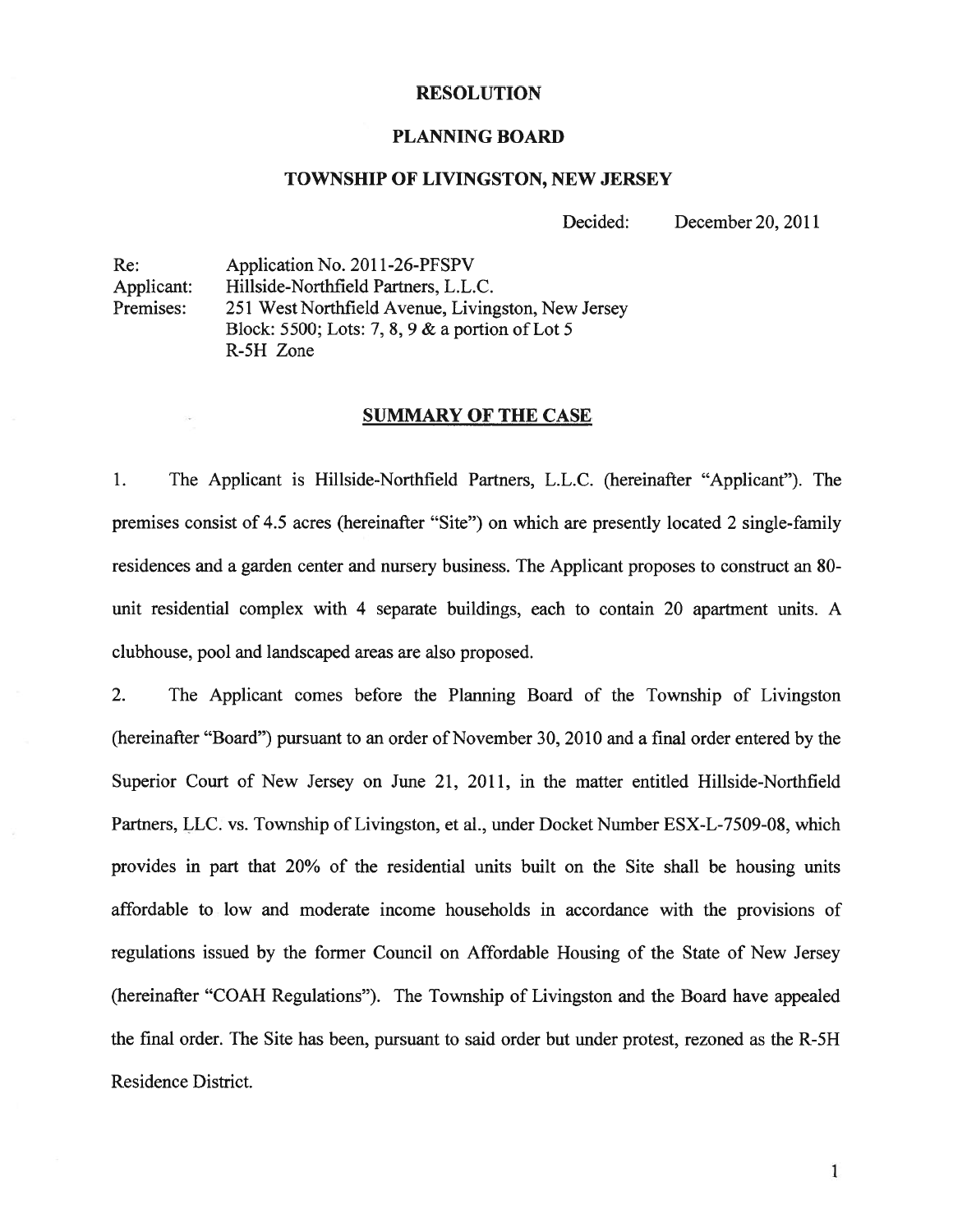3. The completed complex would be known as "Hillside Club at Livingston". No variances were requested in the Application, however the published and served notice provided that the Applicant would reques<sup>t</sup> such variances and waivers as the Board may deem appropriate. Upon recommendation of the Township Engineer, the Board granted requested partial waivers in regard to Preliminary Site Plan check list detail No. 15 and Final Site Plan check list detail No. 1.

4. Stephen A. Geffner, Esq., of Schenck Price Smith & King, LLP, appeare<sup>d</sup> for the Applicant.

5. A hearing on the Application was held before the Board on October 4, 2011 and November 29, 2011. Testifying on behalf of the Applicant were:

A: David J. Minno, admitted as an exper<sup>t</sup> in architecture;

B: Jonathan Schwartz, a principal of the Applicant entity;

C: Charles Thomas, Jr., admitted as an exper<sup>t</sup> in engineering and surveying;

D: Eric Keller, admitted as an exper<sup>t</sup> in traffic and transportation engineering;

E: Kenneth Paul, admitted as an environmental expert.

6. The Applicant proposes to demolish all buildings on the Site, effect environmental remediation, and construct <sup>4</sup> separate buildings that would each contain 20 residential units and <sup>6</sup> garages. There will be <sup>a</sup> total of <sup>16</sup> affordable housing units, consisting of <sup>3</sup> 1-bedroom units, <sup>9</sup> 2-bedroom units, and 4 3-bedroom units. Those units shall be rented to low and moderate income households in accordance with the COAH Regulations. There would be <sup>4</sup> such units in each residential building. The first floor of each residential building would contain <sup>6</sup> units and <sup>6</sup> garages. The second floor would contain 8 units, and the third floor would contain 6 units. Many units would have dens. Units on the third floors would have lofts ranging in size from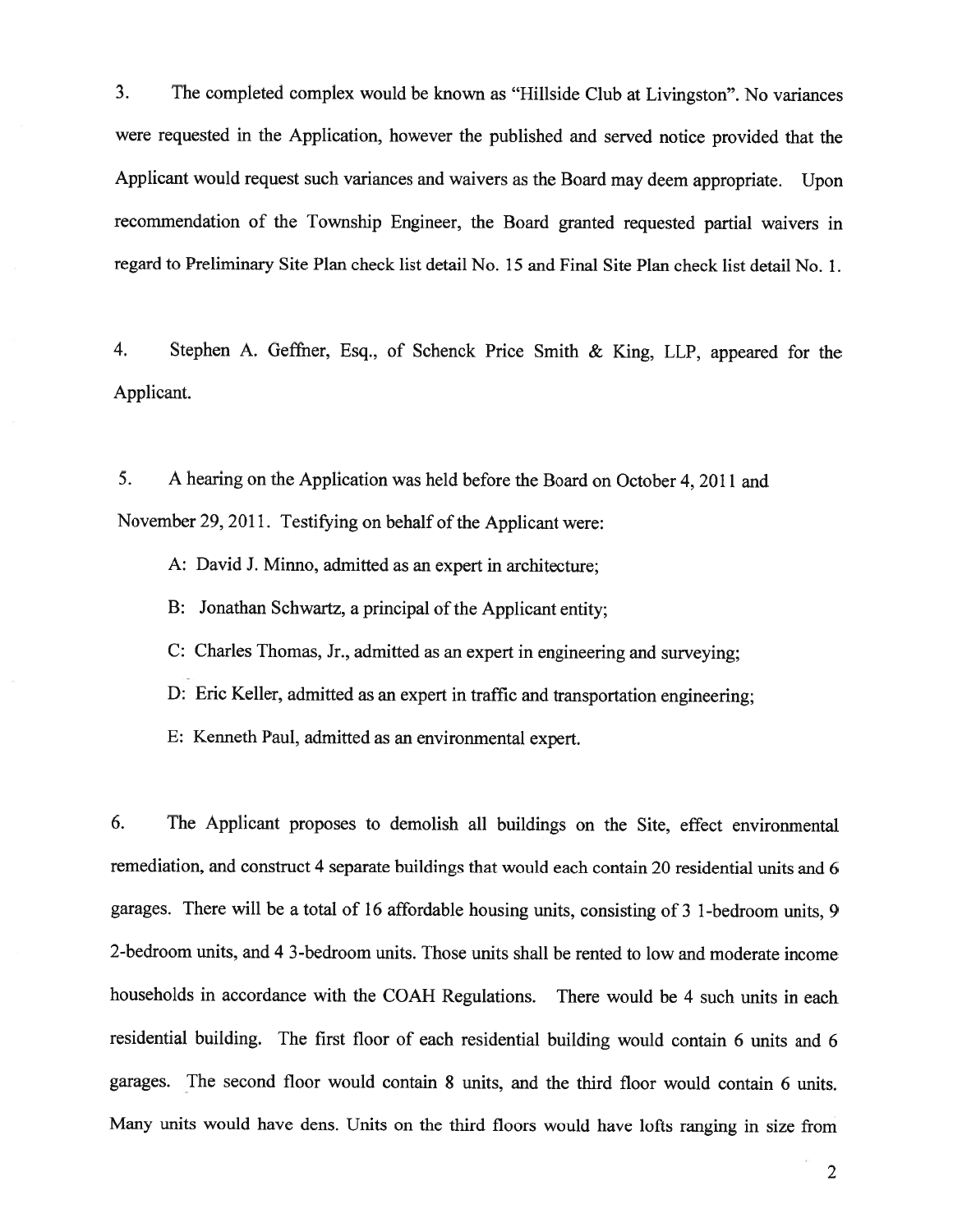approximately 120 sq. ft. to approximately 160 sq. ft. One garage and unit in each building would be handicapped accessible. All other units would be handicapped adaptable. All residential buildings would have elevator service. All 4 buildings would be fully fire sprinklered, excep<sup>t</sup> for the attics. Mailboxes for residents would be ganged in the lobbies of the buildings. A clubhouse of approximately 3,300 square feet, with an adjoining pool, would be constructed for the use of residents and their guests. That building would be sprinklered and also contain <sup>a</sup> rental office. Mail boxes for the Clubhouse would be within that building.

7. A total of 167 parking spaces would be provided. That would exceed the Residential Site Improvement Standards requirement of 156 spaces. That count includes one garage space plus one space in the driveway of the garage both reserved for the tenant whose unit includes that garage. Fifty-six (56) of the surface spaces on proposed Murray Court would be reserved for residents who do not have garages. Fifteen (15) spaces at the Club House location would be reserved for visitors. All un-reserved spaces would be available to any other vehicles. Six handicapped spaces, including 1 van accessible space, are included in the street parking. With the 4 handicapped accessible garages, there would be <sup>a</sup> total of 10 parking spaces for the handicapped.

8. The Site requires remedial action to remove pesticide contamination in two areas. Remediation would be conducted by <sup>a</sup> licensed remediation contractor and would be in accordance with all requirements of the New Jersey Department of Environmental Protection (hereinafter "NJDEP".) The remediation plan would include <sup>a</sup> comprehensive health and safety plan. All known contamination is within the top 18-inches of soil, and no effect on groundwater has been found. Post-excavation soil samples would be taken. If they were to show any remaining contaminated soil, all necessary further excavation would be accomplished.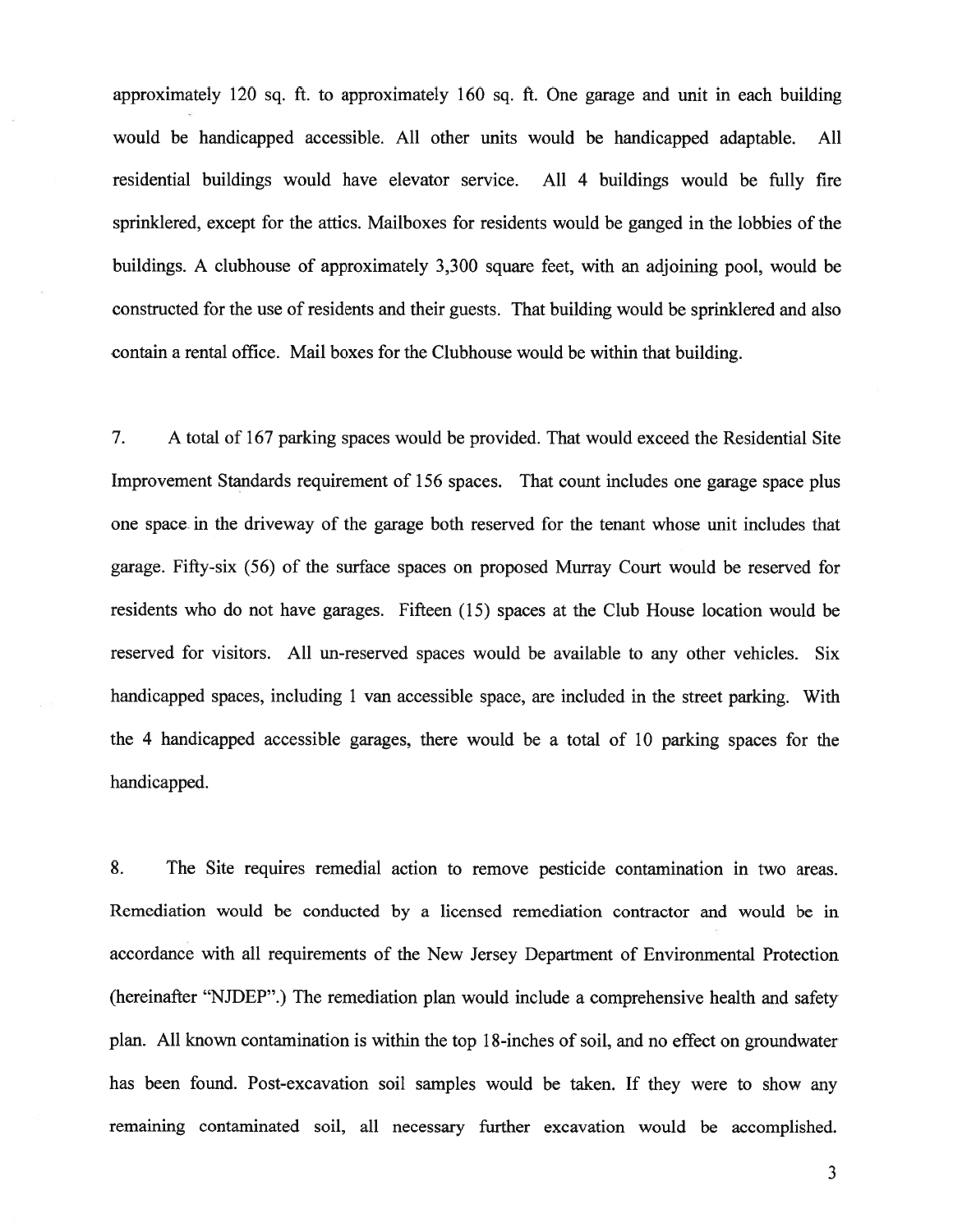Demolition of existing structures would be necessary to accomplish the remediation. Applicant agreed that, if the Application is approved, no construction permits shall be issued until Applicant has demonstrated to the satisfaction of the Township Engineer that <sup>a</sup> Response Action Outcome demonstrating successful completion of remediation has been received.

9. Off-site wetlands have <sup>a</sup> transition area on the Site. Said transition area is already developed by the current occupant. The Applicant would apply to NJDEP for a transition area special activities waiver.

10. A total of 176 trees are proposed to be removed. Of those, every reasonable effort would be made to preserve (a) the 30-inch caliper Maple that is the first tree in from West Northfield Road adjacent to the Lot <sup>6</sup> property line, and (b) <sup>a</sup> 16-inch caliper Ash. The Applicant proposes to plant 177 replacement trees on the Site. Pursuant to the provisions of Township Code  $\S$  170-104.3.H.(10), the Applicant is not subject to paymen<sup>t</sup> under the Township' Trees Ordinance for replacement trees that cannot reasonably be planted on the Site.

11. There would be <sup>3</sup> separate refuse areas; each measuring 10-feet by 20-feet. One would contain <sup>a</sup> 6-yard dumpster. The other <sup>2</sup> would each contain an 8-yard dumpster. Each area would also have receptacles for recyclables. The refuse areas would be fully-enclosed and screened by board-on-board hardiplank fence and gates that match the façade of the residential buildings.

12. During the course of the hearings, the Applicant, at the suggestion of the Board, incorporated various changes to the Site Plan prepared by Omland Engineering Associates, Inc. dated May 16, 2011, under revision date of November 16, 2011. The amended Plans included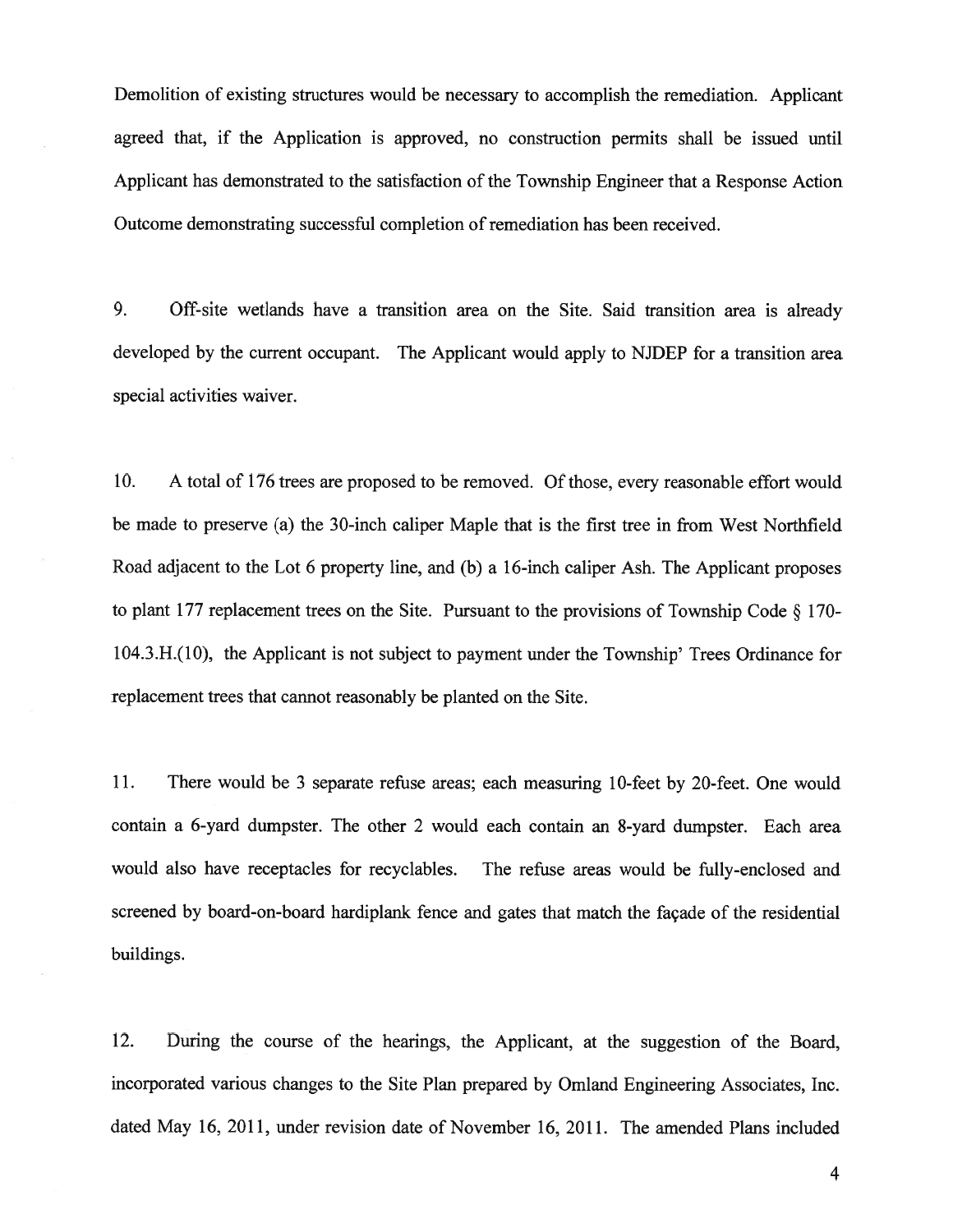additional landscaping and seating areas in the central area between the <sup>4</sup> residential buildings, and additional evergreen shrubbery along the southerly property line to buffer headlight spillage and to be no less in height at planting than the height of <sup>a</sup> car hood.

13. Applicant proposes that signs for each individual residential building be free standing. That would require <sup>a</sup> variance from the Township Code requirement that they be posted on the buildings. The signs would identify the building by number and show the numbers of only the first and last units in the building. Each sign would be not more than <sup>3</sup> feet wide and <sup>2</sup> feet high, and the top of the sign and its supports would not more than <sup>72</sup> inches above the ground. All such signs would have illumination from the ground.

14. Applicant also proposes <sup>a</sup> wall-mounted sign at the door of the Clubhouse that would identify the building as Clubhouse and Rental Office. <sup>A</sup> variance would be required since there is no provision for <sup>a</sup> sign for that building in the Township Code.

15. Applicant would merge all of the properties that comprise the Site into a single new lot to be designated as Lot 7.1.

16. The entrance and exit driveway at West Northfield Road would be opposite Edgemere Road, forming <sup>a</sup> four-way intersection consistent with RSIS guidelines. Applicant's traffic exper<sup>t</sup> found that the intersection as designed would work adequately and provide adequate capacity and that there is adequate visibility that can provide safe and efficient movement of traffic in and out of the Site.

17. The Applicant agreed to several additional conditions that included:

A. Use of the dens and lofts for sleeping accommodations would be prohibited, and the operation of any residence-based business as might otherwise be permitted by the Township Code would be prohibited. These prohibitions would be included in the master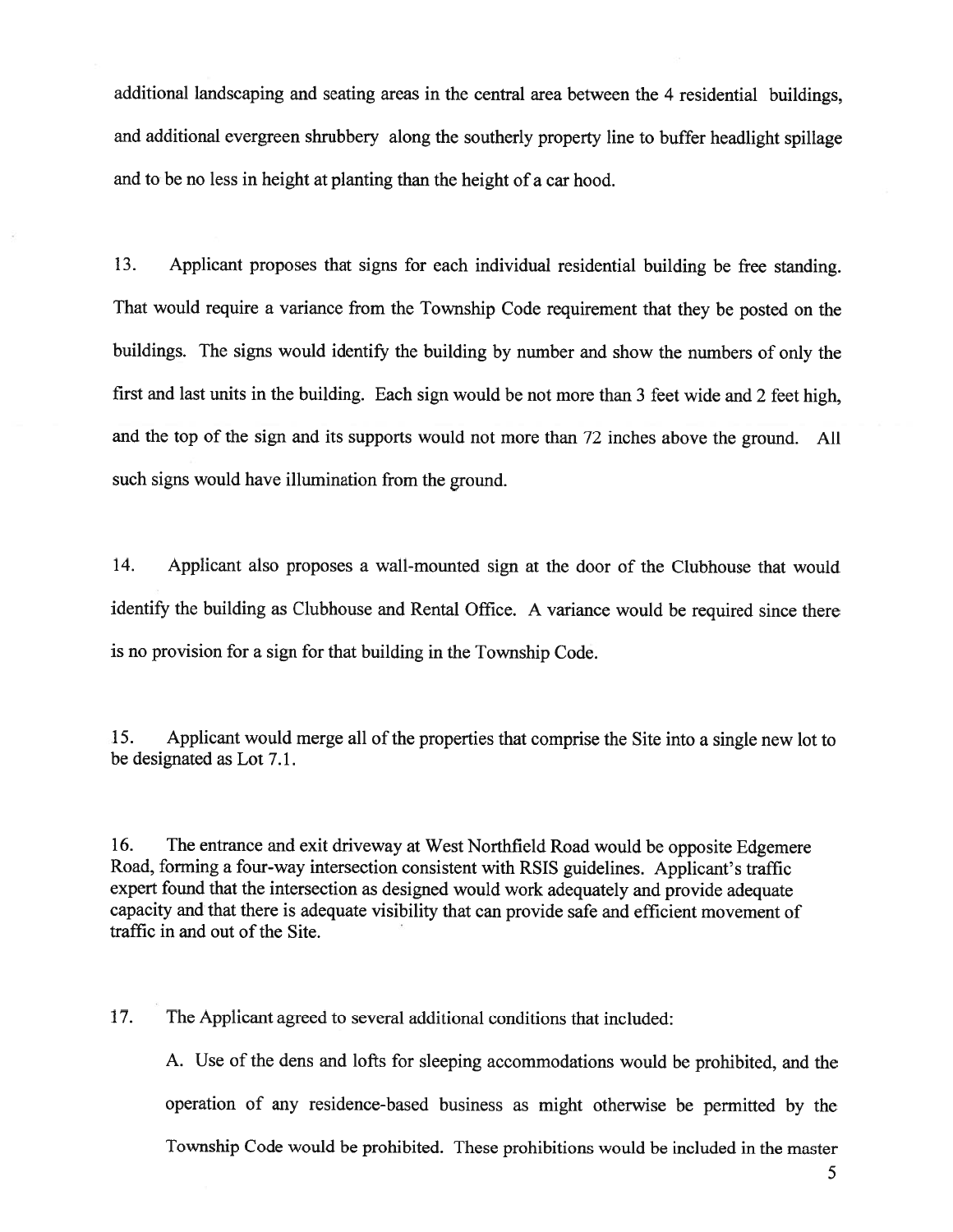deed for the Site, as lease restrictions as to rentals, and as deed restrictions in the event any units are sold.

B. Striped crosswalks would be added for pedestrian access to the dumpster areas and to the walkway to the Township's Senior-Community Center.

C. Radon resistant construction methods would be used.

D. The sidewalk along West Northfield Road would be increased to <sup>a</sup> width of 5-feet.

E. Although the Township would provide refuse and recyclables <sup>p</sup>ickup, Applicant would be responsible for snow <sup>p</sup>lowing and for maintenance and repair of the streets of the Site.

F. The Applicant will provide satisfactory test documentation to the Township Engineer demonstrating that groun<sup>d</sup> permeability will allow sufficient flow for proper functioning of the stormwater recharge system.

G. <sup>A</sup> maintenance manual for the Stormwater Management System shall be submitted to the Township Engineer for approval, and if approved it shall be filed and recorded with the deed with the County Register.

H. <sup>A</sup> sign will be <sup>p</sup>laced at the entrance driveway cautioning drivers of pedestrian traffic. I. The sidewalk on Murray Court will be extended to provide pedestrian access around the handicapped spaces that are between proposed Buildings 3 and 4.

J. Signs will be added indicating that the speed limit on Murray Court is 15 mph.

K. All open requirements of the Township Engineer's report, under last revised date of November 23, 2011, will be satisfied.

L. <sup>A</sup> revised recycling <sup>p</sup>lan acceptable to the Township Engineer, providing for <sup>2</sup> dumpsters of <sup>8</sup> cubic yar<sup>d</sup> size and <sup>1</sup> dumpster of <sup>6</sup> cubic yar<sup>d</sup> size and appropriate containers for recyclables, will be submitted to the Township Engineer.

M. Any disturbance to adjacent Lot <sup>14</sup> to accomplish utility connections will be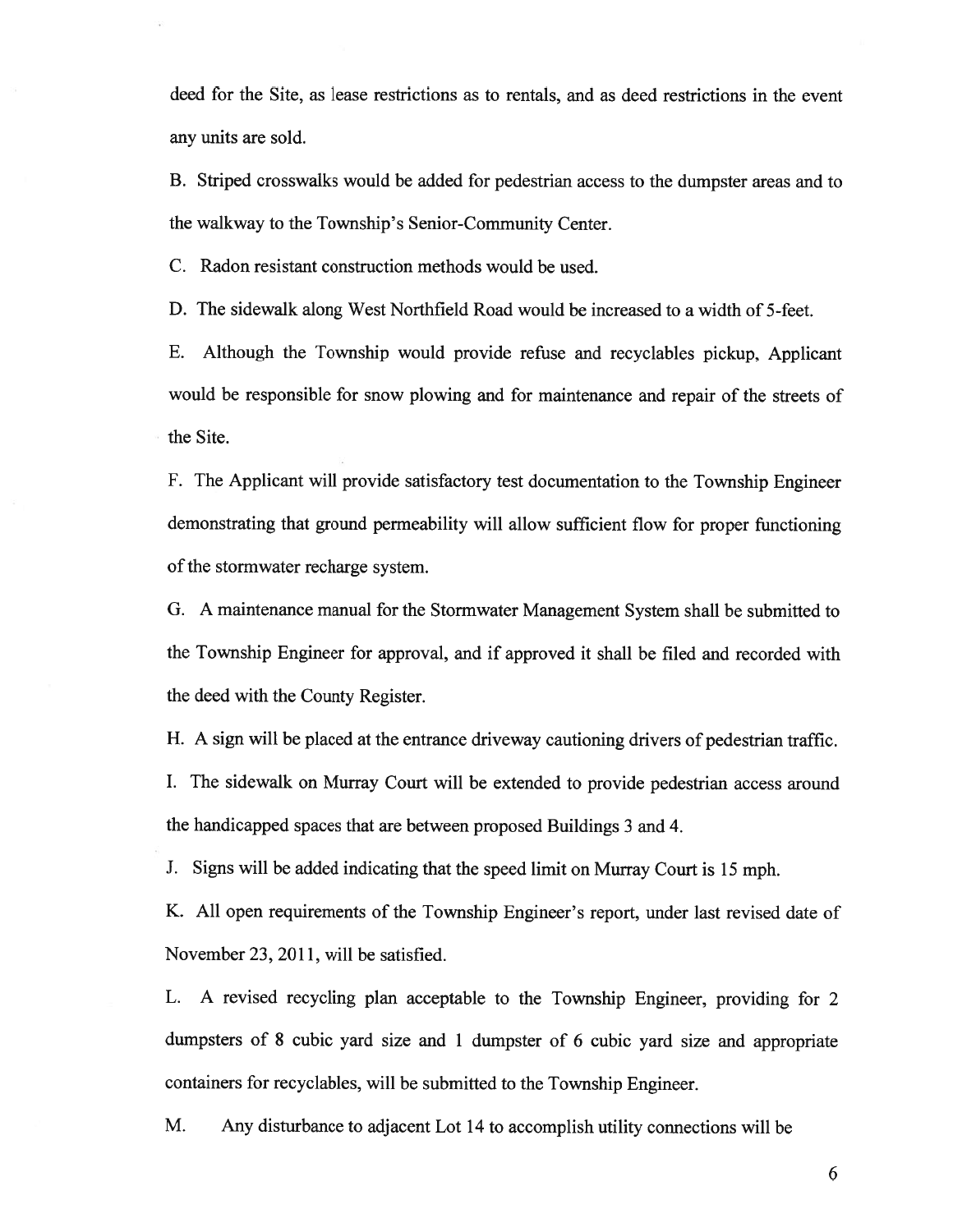repaired and restored to the satisfaction of the Township Engineer.

#### FINDINGS OF FACT

The Board finds that:

- 1. During the course of the hearing the Board determined that the free-standing signs proposed to be placed in front of each residential building, and the wall sign for the clubhouse, are not permitted pursuan<sup>t</sup> to the Township Code and that variances would be required.
- 2. Free-standing signs of the dimensions and content agreed to in the course of the hearing for the 4 residential buildings, and <sup>a</sup> sign mounted on the Clubhouse as so agreed, would improve identification of buildings and occupancies and would presen<sup>t</sup> <sup>a</sup> better zoning alternative. Those deviations would advance the purposes of the Township's land use ordinances. There would be no detriments to the public good and no substantial impairment of the intent and purposes of the zone plan or zoning ordinance.
- 3. Applicant's proposal provides the number of replacement trees that can reasonably be provided onsite. Under Code  $\S$  170-104.3.H.(10). Applicant is therefore exempt from the requirement to make payments in lieu to the Township's Open Space Trust Fund for replacement trees that cannot be accommodated on the Site.
- 4. Applicant shall merge all of the properties that comprise the Site into <sup>a</sup> single new lot to be designated as Lot 7.1.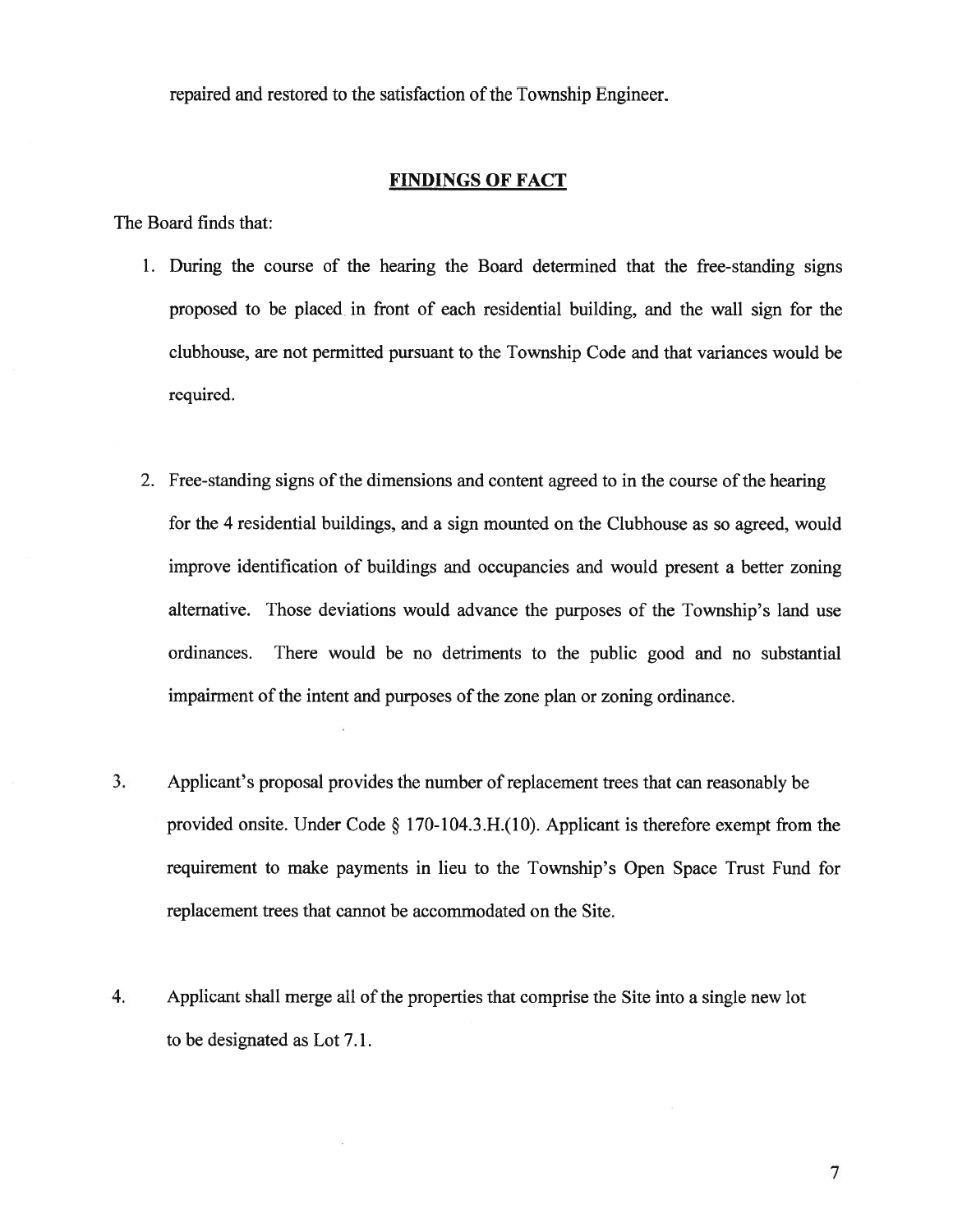#### **CONCLUSIONS**

The Board hereby approves the Application for Preliminary and Final Site Plan Approval with the variances and conditions set forth below.

- A. Variances
	- 1. <sup>A</sup> variance is granted from the Township Code § 170-104.3.F.(13)(c) requirement that signs identifying the units within each residential building be posted on such building; and approves the provision of identification of the building and the numbers of the first and last units in the building on <sup>a</sup> free-standing sign not more than 3 feet wide and 2 feet high, with the tip of the sign and its supports not more than <sup>72</sup> inches above the ground, installed so as to be parallel to the building façade.
	- 2. <sup>A</sup> variance is granted to permit <sup>a</sup> well-proportioned wall sign with the words "Clubhouse" and "Rental Office" to be posted over or adjacent to the door to the Clubhouse; there being no provision in the Township Code for <sup>a</sup> sign identifying that building.

B. Conditions

1. Use of the dens and lofts for sleeping accommodations is prohibited, and the operation of any residence-based business as might otherwise be permitted by the Township Code is also prohibited. These prohibitions shall be included in the Master Deed for the Site, as restrictions in leases, and as deed restrictions in future deeds in the event any units are sold.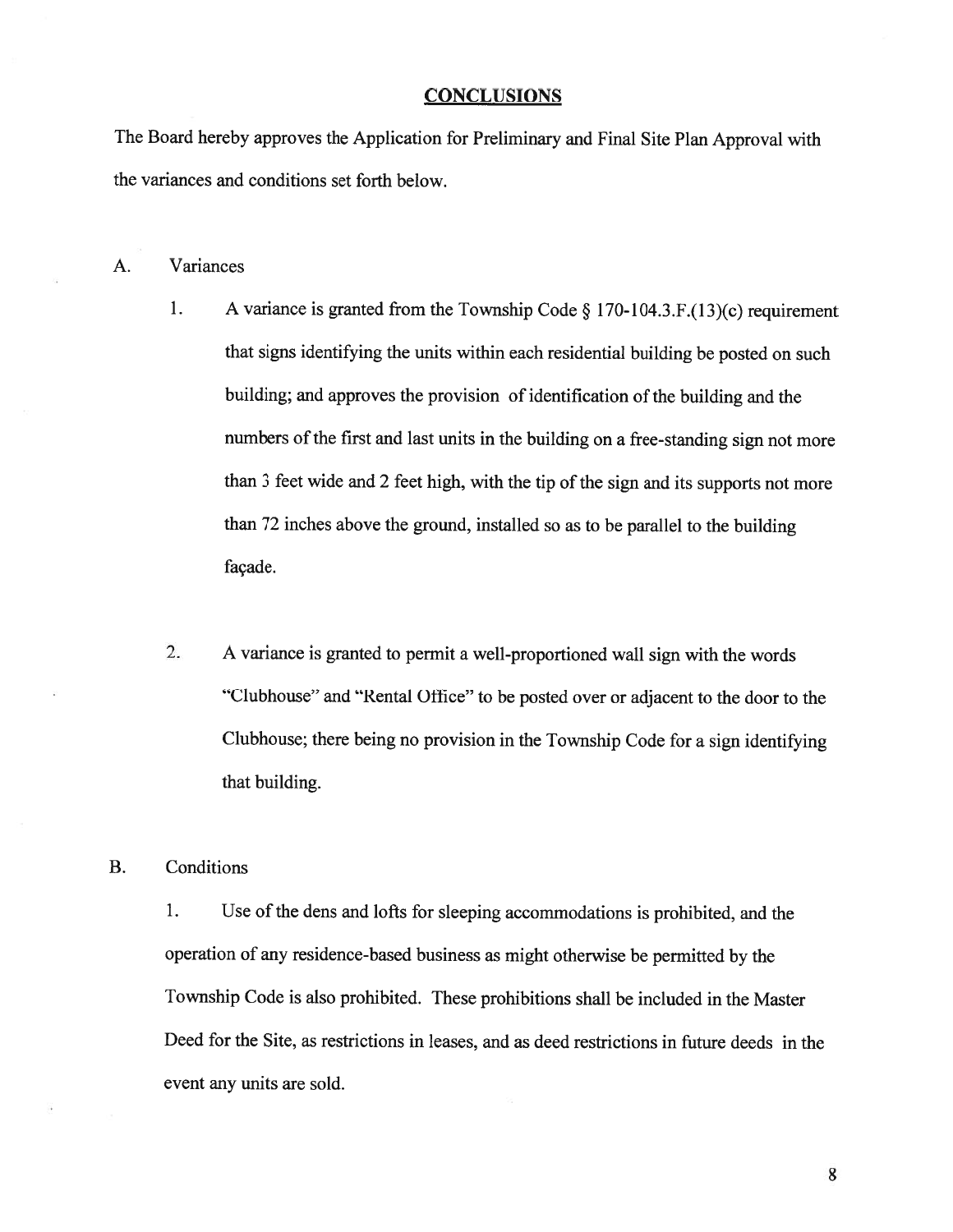2. Striped crosswalks shall be provided for pedestrian access to the dumpster areas and to the walkway to the Township's Senior-Community Center.

3. Radon resistant construction methods shall be used.

4. The sidewalk along West Northfield Road shall have <sup>a</sup> width of 5-feet.

5. Although the Township will provide refuse and recyclables pickup, Applicant shall be responsible for snow plowing and for maintenance and repair of the streets of the Site.

6. The Applicant shall provide satisfactory test documentation to the Township Engineer demonstrating that ground permeability will allow sufficient flow for proper functioning of the stormwater recharge system.

7. A maintenance manual for the Stormwater Management System shall be submitted to the Township Engineer for approval, and if approved it shall be filed and recorded by the Applicant with the deed at the County Register.

8. A sign shall be placed at the entrance driveway to caution entering drivers of pedestrian traffic.

9. The sidewalk on Murray Court shall be extended to provide pedestrian access around the handicapped spaces that are between proposed Buildings 3 and 4.

10. Applicant shall establish an on-site speed limit of 15 M.P.H. and pos<sup>t</sup> speed limit signs on Murray Court.

11. All open requirements of the Township Engineer's report, under last revised date of November 23, 2011, shall be satisfied.

12. A revised recycling plan, acceptable to the Township Engineer, providing for 2 dumpsters of 8 cubic yards size and 1 dumpster of 6 cubic yards size and appropriate containers for recyclables, shall be submitted to the Township Engineer.

13. Any disturbance to adjacent Lot 14 to accomplish utility connections shall be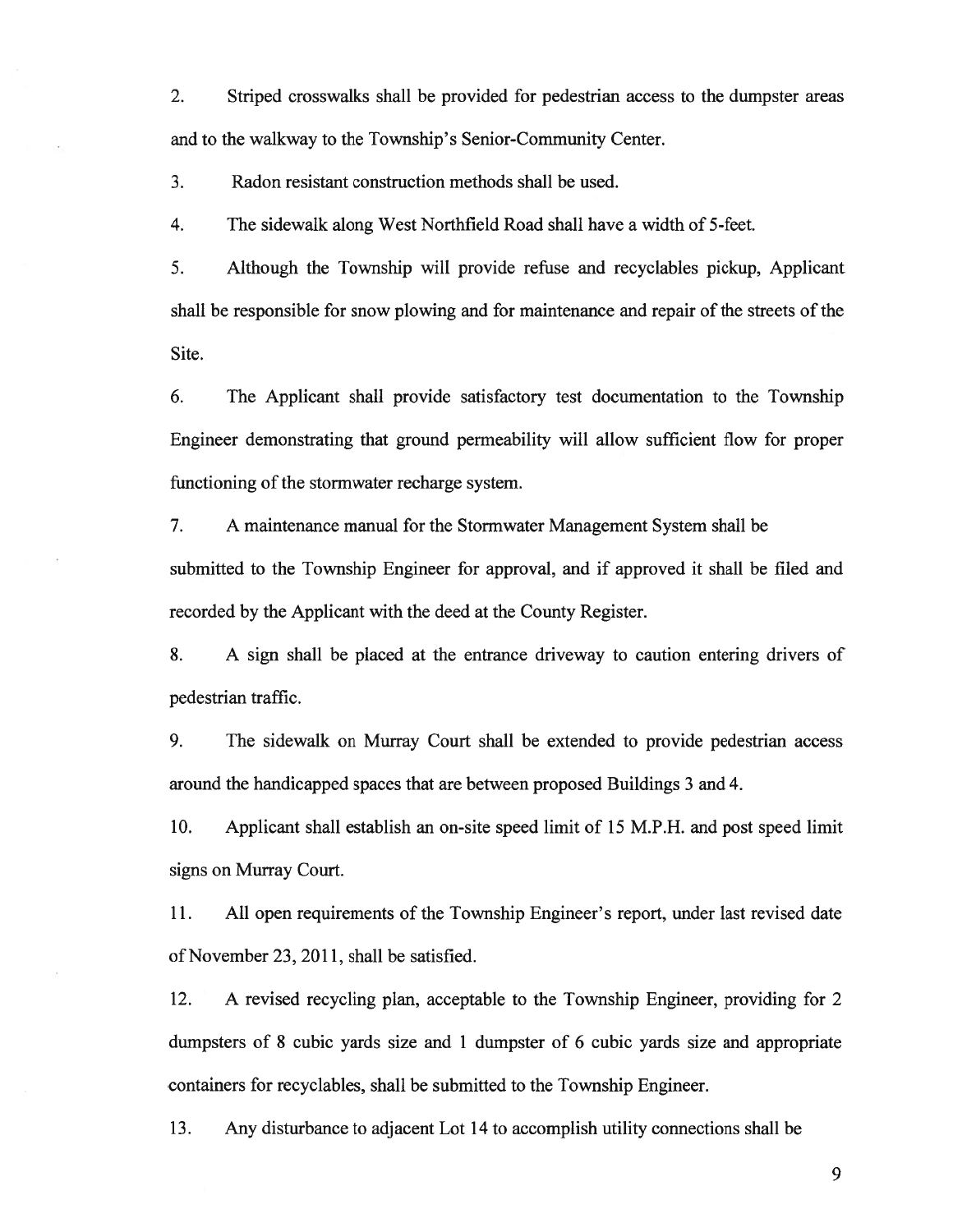repaired and restored to the satisfaction of the Township Engineer.

14. Remediation of pesticide contamination shall be conducted by <sup>a</sup> licensed

remediation contractor in accordance with all requirements of the NJDEP under <sup>a</sup> remediation <sup>p</sup>lan that includes <sup>a</sup> comprehensive health and safety <sup>p</sup>lan. Applicant shall provide <sup>a</sup> Response Action Outcome establishing, to the satisfaction of the Township Engineer, that remediation has been successfully completed.

15. Applicant shall obtain <sup>a</sup> Letter of Interpretation and <sup>a</sup> transition area special activities waiver from NJDEP in regard to the wetlands.

16. Every reasonable effort shall be made to preserve the 30-inch caliper Maple and the 16-inch caliper Ash that adjacent to the Lot 6 property line.

17. Prior to issuance of any permit for demolition or site preparation, the Applicant shall have entered into <sup>a</sup> Developer's Agreement negotiated with the Township Attorney in conjunction with the Township Engineer.

18. The provision of the 16 units affordable to low and moderate income households shall be in full compliance with the COAH Regulations or successor State regulations and with the provisions of Township Code Chapter 170, Article XIV Affordable Housing regulations or successor ordinance; and such requirement shall be set forth in the Master Deed and, should units be sold in the future in the deeds for such units.

19. The following of the Board's Model Conditions of Approval attached hereto are incorporated herein: Numbers 1, 4, 6, 8 through 16, and 18.

Condition Precedent to Issuance of any Demolition Permit: Condition No. 17 above and Model Condition No. 16.b.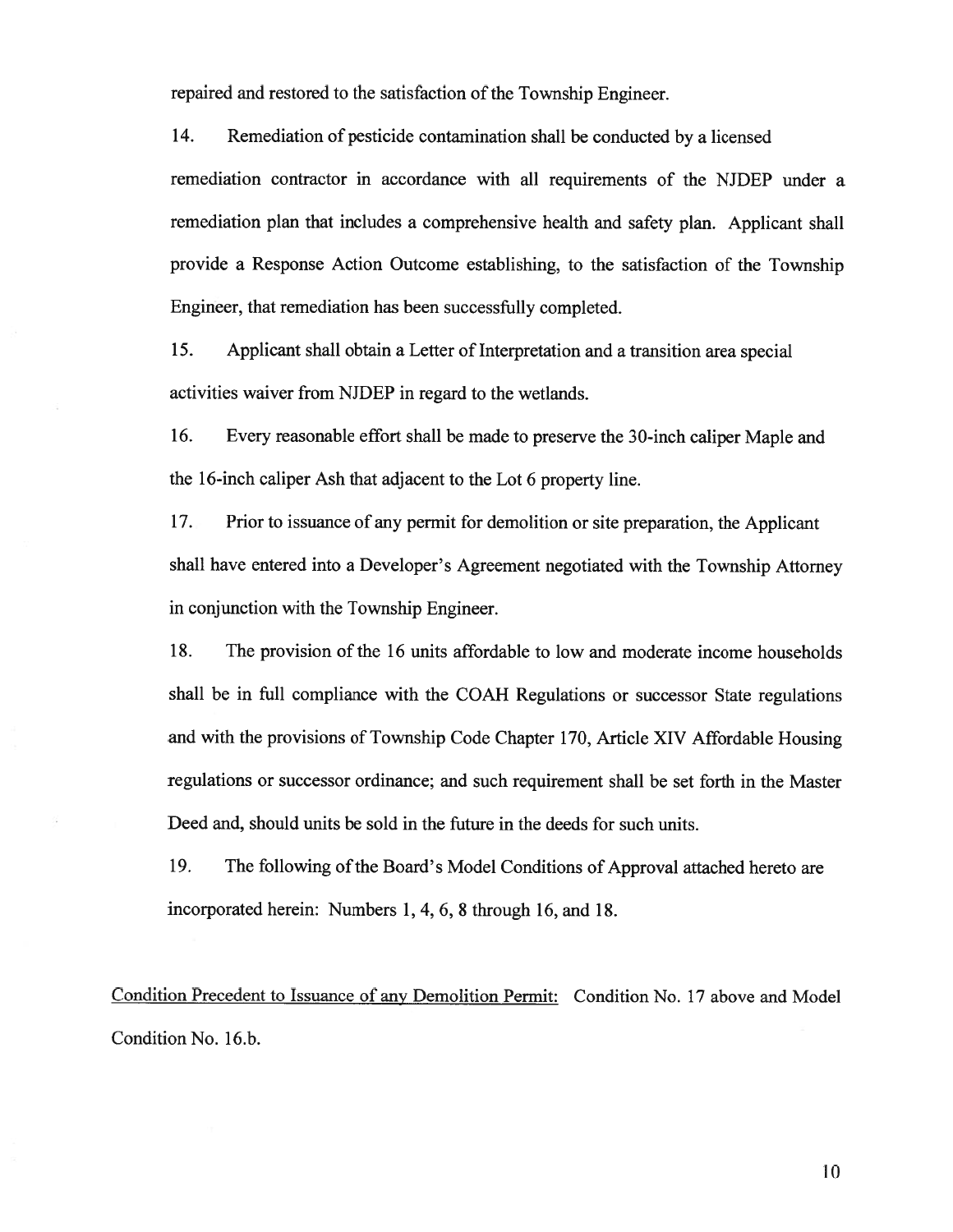Conditions Precedent to Issuance of any Construction Permit: Conditions 6, 11, 14, and 15 above, Model Condition No. 6 with the "demolition of any structure," deleted, and Model Conditions Nos. 8, 11 and 14.

Conditions Precedent to Issuance of any Certificate of Occupancy: Conditions 1 through 4, 7 through 10, 12, 16 and 18 above, and Model Conditions Nos. 1, 9, 12, and 18.

NOW, THEREFORE, for the reasons set forth herein and as stated on the record by the Members of the Planning Board of the Township of Livingston, it is resolved that the Application for Preliminary and Final Site Plan Approval, with the variances set forth herein be and hereby are granted and approved subject to the terms and conditions set forth herein.

Klein, Chairman

<sup>I</sup> hereby certify this to be <sup>a</sup> true and accurate copy of the Resolution adopted by the Planning Board of the Township of Livingston on December 20, 2011 by the affirmative votes of Members Dinar, Kalishman, Klein, Alternate No. <sup>1</sup> Ratner (in <sup>p</sup>lace and stead of Member Leopold) and Alternate No <sup>2</sup> Anthony (in <sup>p</sup>lace and stead of Member O'Neill); they being all of the Members present.

Jackie Coombs-Hollis, Secretary

## PLANNING BOARD, TOWNSHIP OF LIVINGSTON

Model Conditions of Approval (As Amended through March 15, 2011)

Every application turns on its own facts and is judged on its own merits. Listed below are models of conditions which may be considered "standard". A standard can be tailored to specific circumstances, and may not always apply. Other or additional conditions may be tailored for any application.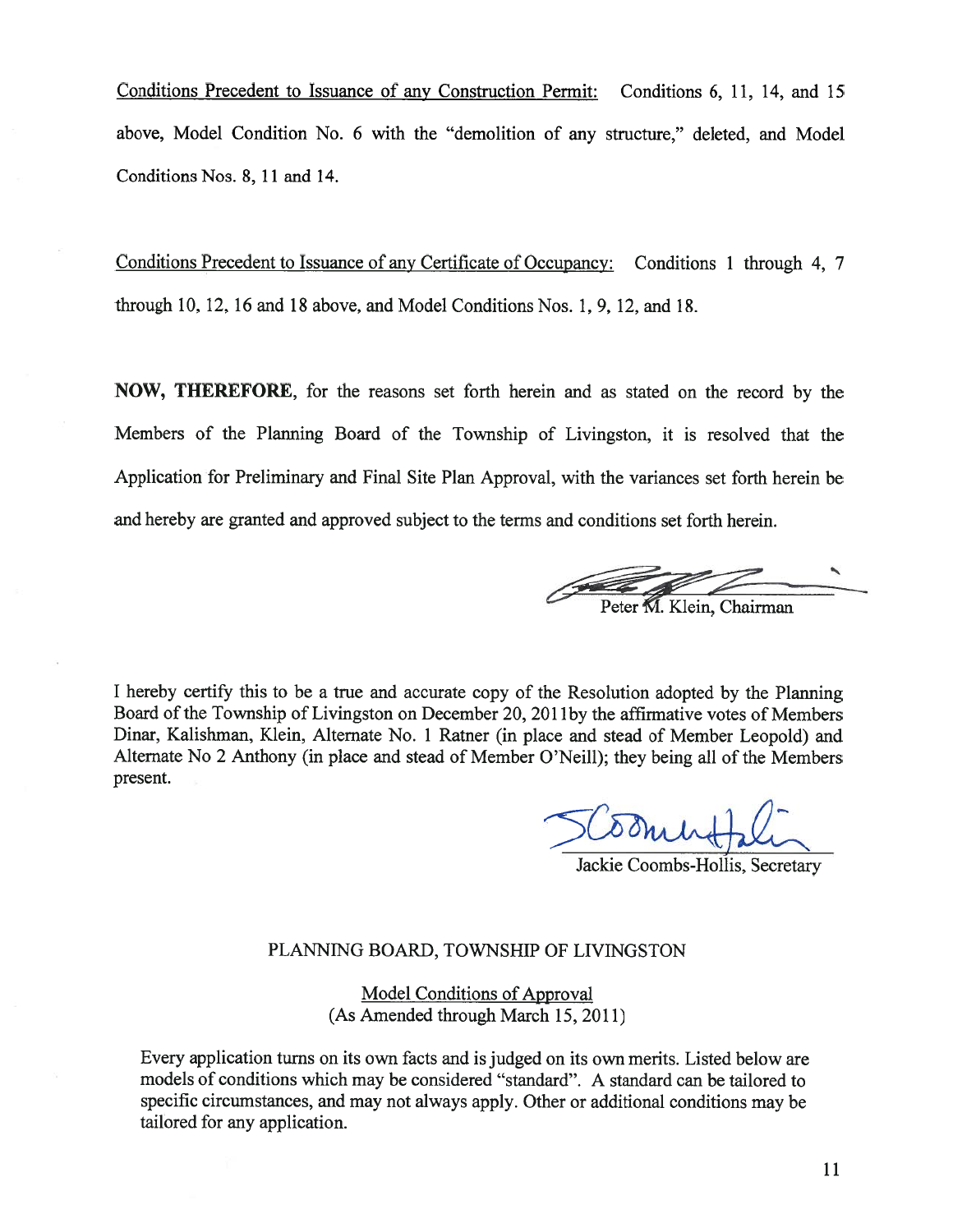## 1. Architecture

- a. Rooftop ancillary structures and equipment shall be screened by material compatible with the exterior finish of the building and matching the exterior color of the building as closely as possible.
- b. Enclosures of trash bins, recycling bins or dumpsters shall be of the same type of materials and the same color as the exterior finish of the building.

## 2. Blasting

In the event that blasting be necessary on the Site, the following conditions shall apply in addition to all requirements of federal law or regulations:

- a. All blasting operations shall be performed in strict compliance with N.J.S.A.  $21:1A-128$  et seq. and N.J.A.C. 12:190-1.1 et seq., or superseding requirements.
- b. A pre-blast inspection of all structures on all properties adjacent to the Site or within 200 feet of the blasting (whichever is the greater distance) shall be conducted at Applicant's expense.
- c. Blasting shall occur only between 10:00 a.m. and 3:00 p.m. on Monday through Friday. Blasting during other hours may be permitted, temporarily, by the Township Engineer upon his finding that <sup>a</sup> condition constituting an emergency exists and necessitates such permission.
- d. Applicant shall coordinate all blasting with the Livingston Police and Fire Departments. If traffic control is required, it shall be provided at Applicant's expense.
- e. Applicant shall give the Township Engineer, the Chief of Police, the Fire Chief, and all owners of structures required to be inspected under "b" above, written notice of scheduled blasting operations to be received not less than 20 days, nor more than 40 days, prior to their commencement. If scheduled blasting operations are delayed or suspended they shall not be resumed until new notice has been given and received. All notices shall include the name and telephone number of Applicant's representative for purposes of receiving and responding to questions and comments.
- f. These conditions do not supersede any requirements of law or regulation that are more strict or restrictive.

## 3. Cleanliness

- a. At the close of each work day the Site shall be thoroughly cleaned and all trash and construction debris, including that within buildings under construction, shall be placed in covered dumpsters which shall be removed from the Site, and replaced, before they overflow.
- b. Not less often than weekly, and whenever else required by the Construction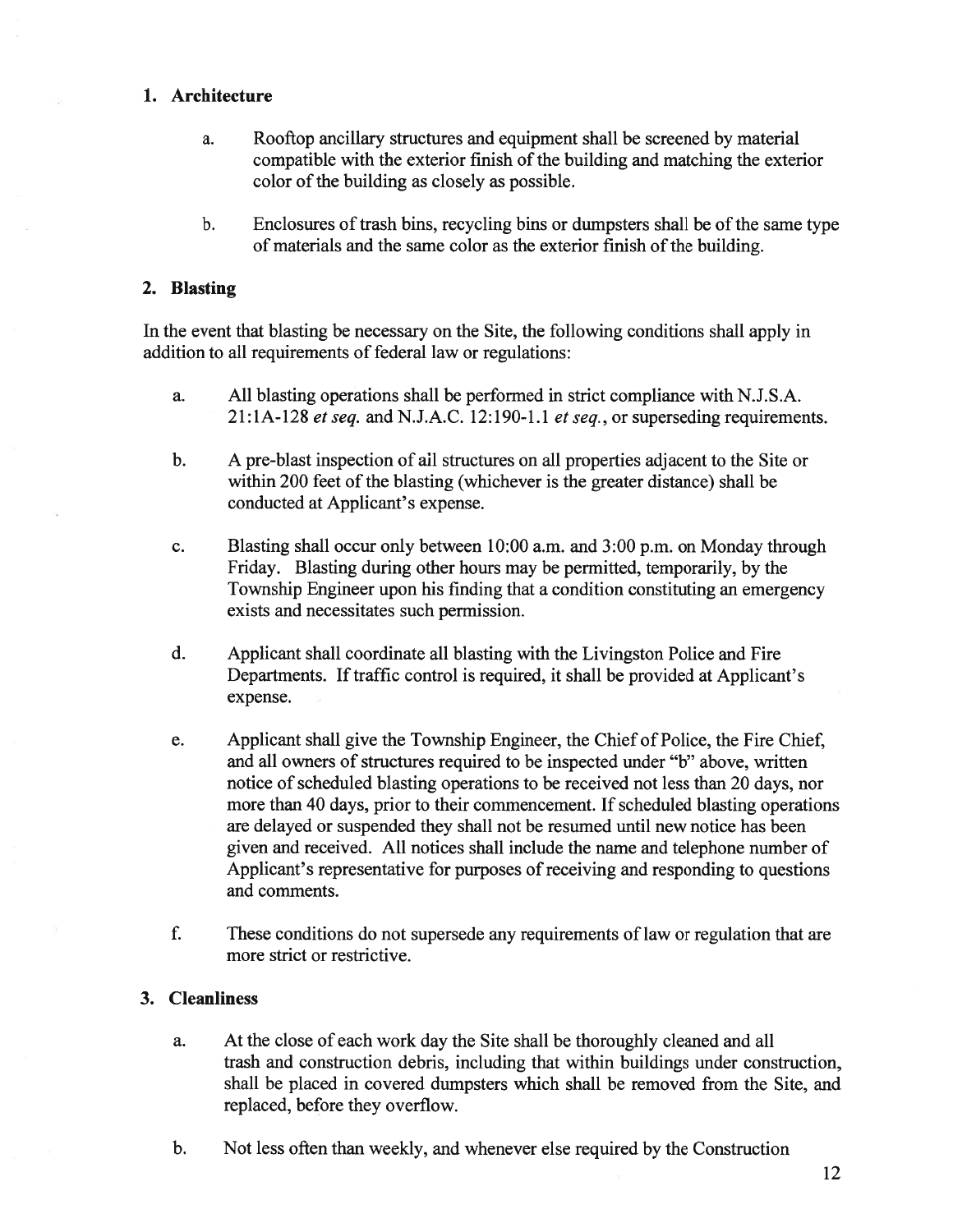Official or the Township Engineer, the public streets adjacent to the Site, and within 500 feet of the Site, shall be manually or mechanically broom swep<sup>t</sup> to remove dirt, mud or debris originating from the Site.

c. Dust suppression methods acceptable to the Construction Official and the Township Engineer shall be utilized on the Site.

#### 4. Deeds & Easements

All deeds, easements, dedications or restrictions required by this approval shall be subject to review and approval by the Board Attorney prior to signing and filing for recordation.

#### 5. Detention Basins

- a. Stormwater managemen<sup>t</sup> basins shall be established on lots created for that purpose only. No structures that are not an approved part of the stormwater managemen<sup>t</sup> system shall be erected on any such lot.
- b. Ifthe approval of the Application calls for title to such <sup>a</sup> lot to be transferred to the Township; at such time as the Township accepts any new streets or roads on the Site, title to the lot shall be conveyed to the Township provided that the Township Engineer is then satisfied that the basin has been constructed in full compliance with all applicable requirements. The deed conveying such title shall be subject to prior approval by both the Board Attorney and the Township Attorney.
- c. A maintenance plan (as well as any future revisions) meeting the requirements of the Residential Site Improvement Standards or the Township's Stormwater Control Ordinance, or both, as applicable, shall be prepared by Applicant in terms receiving the approval of the Township Engineer. Unless maintenance is assumed by the Township or <sup>a</sup> public agency as its direct responsibility, the maintenance plan and any future revisions shall be recorded upon the deed of record for the property in terms approved in advance by both the Board Attorney and the Township Attorney.

#### 6. Final Plans

Prior to the issuance of any Township permit for demolition of any structure, preparation of the Site, or construction of any improvement:

- a. The full text of all of the conditions of this approval, and all plan changes agreed to in the course of the hearing, shall be set out on final plans submitted to the Construction Official, the Township Engineer and the Board Secretary; and
- b. Such final plans shall have been reviewed by the Board Secretary or the Board's Planning Consultant for determination of whether the <sup>p</sup>lans conform to the Board's approvals and shall then have been signed by the Board Chairman, the Board Secretary and the Township Engineer.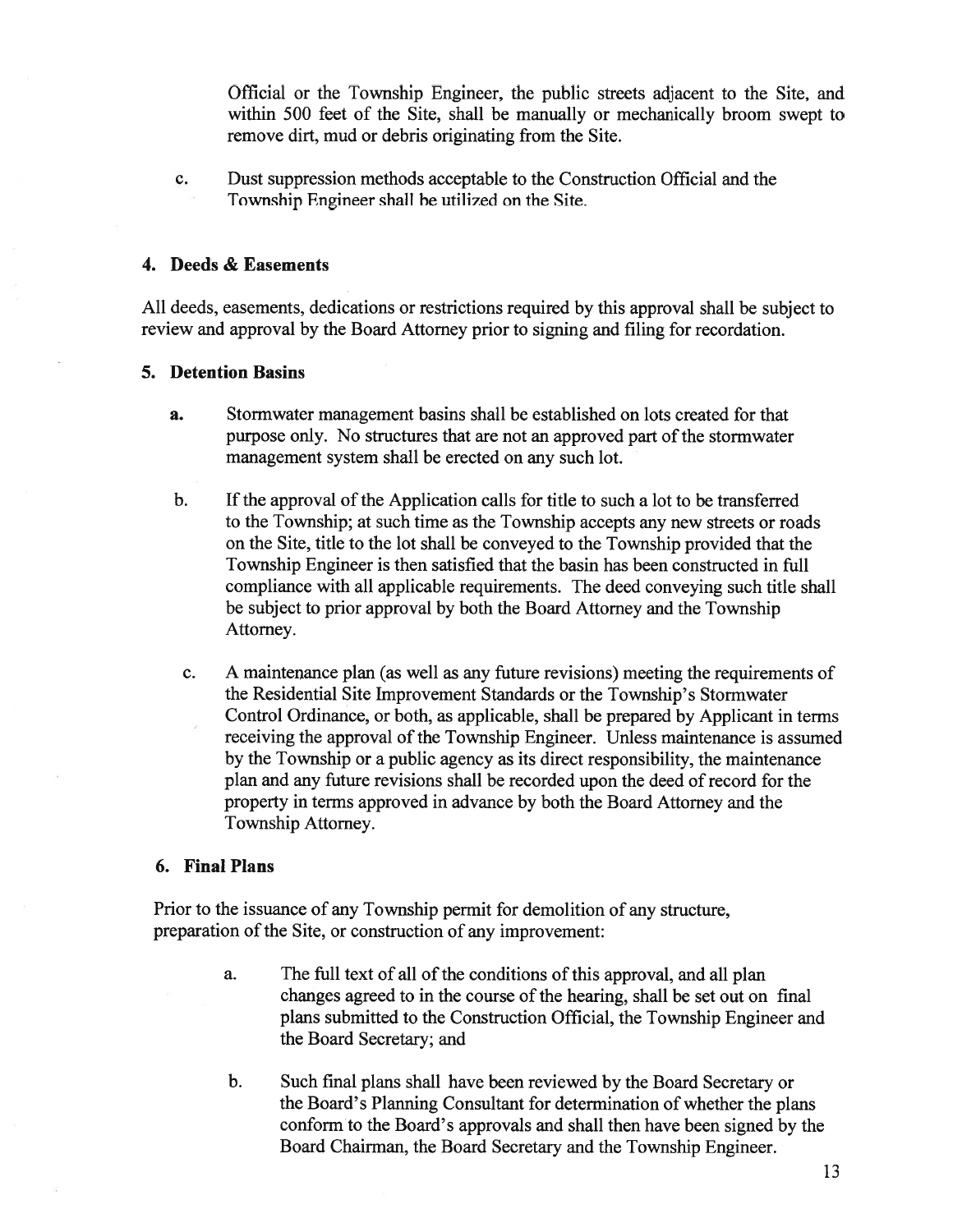## 7. Flood Hazards

- a. Insert on the final site plan and/or subdivision map <sup>a</sup> metes and bounds description of all flood hazard areas located on the Site.
- b. Insert in all deeds for individual lots that contain or are adjacent to flood hazard areas, and on the preliminary and final subdivision maps or plats, the following covenant: "The lands designated herein contain flood hazard areas. There shall be no disturbance of any kind as to any flood hazard area unless permitted by N.J.D.E.P. pursuan<sup>t</sup> to the Flood Hazard Control Act, N.J.S.A. 58:16A-50 et. seq. or superseding requirements."

### 8. Guarantees

- a. The approval of this Application is subject to the posting of any and all required performance guarantees, soil erosion and sediment control approvals, and any other requirements of Township ordinances prior to the commencement of site preparation or construction.
- b. This approval is also conditioned upon the Applicant providing, prior to issuance of the first certificate of occupancy, a performance guarantee for any aspects of the approved landscaping or fencing that has not been completed by the time of issuance of such certificate.

## 9. Landscaping & Environmental Protection

- a. All deciduous trees planted shall have <sup>a</sup> caliper of not less than 2.5 inches measured at <sup>a</sup> height of 4.0 feet above the root ball. All evergreen trees planted shall have <sup>a</sup> height of 6.0 to 8.0 feet.
- b. Street shade trees shall be <sup>p</sup>lanted in front yards and outside the right-ofway and shall not be included in the calculation of replacement trees required by the Trees Ordinance.
- c. Any tree or other planting installed in accordance with the plans which dies shall be replaced, within the current or next planting season, in kind and at the same size as it had reached at the time of death; excep<sup>t</sup> that if it died more than three years after planting its replacement need not be larger than the size it had reached three years after planting. The same replacement requirements shall apply to <sup>a</sup> tree or other planting removed because of damage or disease.
- d. No tree existing on the Site at the time of filing of the application shall be removed excep<sup>t</sup> as identified for removal on an approved <sup>p</sup>lan. Every existing tree to be preserved shall be tagged and shall be shown on the Site Plan or Subdivision Plan. During site preparation and during construction, each such tree shall be protected by snow fencing or <sup>a</sup> more substantial means approved by the Construction Official. No soils, excavated materials, or any construction equipment or building materials, shall be stored or operated within <sup>a</sup> root protection zone that shall be the greater distance of (i) the crown drip line, or (ii) <sup>a</sup>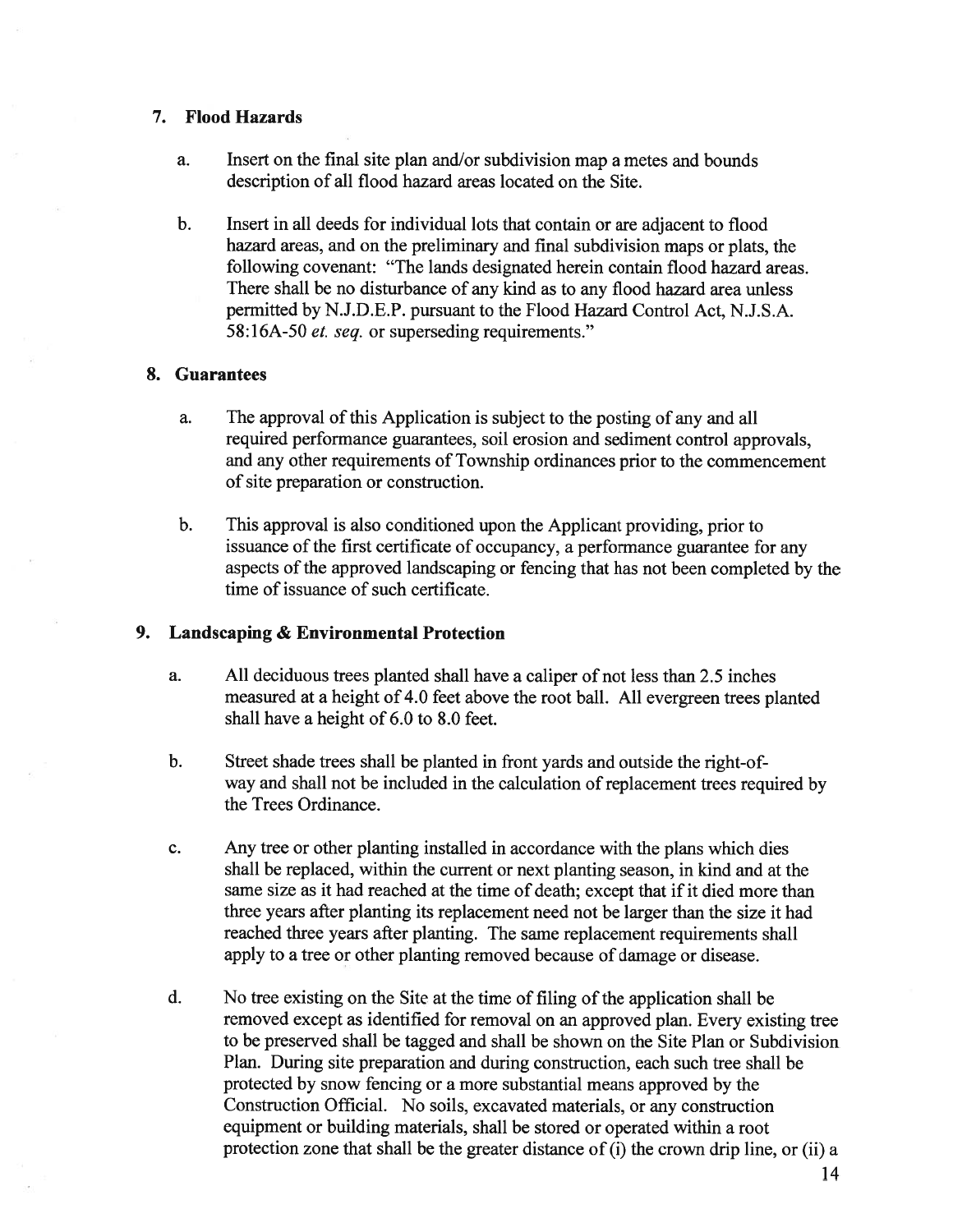distance equal to caliper multiplied by one (1) foot, (but never less than eight (8) feet from the trunk of <sup>a</sup> tree to be preserved), or anywhere else where such soil or materials can adversely affect the health of trees to be preserved. All work done within the root protection zone shall be accomplished with hand tools.

- e. The grade of land located within the root protection zone shall not be raised or lowered more than three (3) inches unless compensated for by welling or retaining wall methods; but in no event shall welling or retaining walls be installed less than eight (8) feet from the trunk of <sup>a</sup> tree.
- f. During site preparation or construction, no fuel storage, and no refueling, maintenance, repair or washdown of construction equipment, shall occur within fifty (50) feet of any tree to be preserved.
- g. Any provision of the Trees Ordinance,  $\S$  170-53 et seq. of the Code of the Township of Livingston, that establishes <sup>a</sup> higher or more restrictive standard or requirement shall control.
- h. No mulch shall be placed, or allowed to accumulate, within six inches of the trunk of any tree or shrub planted on the Site in compliance with this resolution. Mulch shall not be applied, or allowed to accumulate, elsewhere within the drip line of the tree or shrub to a depth in excess of four inches.

#### 10. Noise

- a. No site preparation, demolition or construction activity shall be performed on the Site on Sundays, or before 7:30 a.m. or after 5:00 p.m. on weekdays, or before 9:00 a.m. or after 5:00 p.m. on Saturdays or federal holidays.
- b. All vehicles and motorized machinery operated on the Site shall be equipped with properly operating mufflers.
- c. No site preparation, demolition or construction activity (other than authorized blasting) shall produce, at the property line, (i) continuous airborne sound at <sup>a</sup> sound level in excess of 65 dBA, or which has an octave band sound pressure level in decibels which exceeds the standards provided in 32 N.J.R. 2230 et. seq., or (ii) impulsive sound in air which has <sup>a</sup> peak sound pressure level in excess of 80 decibels, or (iii) impulsive sound in air which repeats more than four times in any hour and has <sup>a</sup> peak sound pressure level in excess of 50 decibels.
- d. Relief from these noise conditions may be permitted, temporarily, by the Township Engineer upon his finding that <sup>a</sup> circumstance constituting an emergency exists and necessitates such permission.

#### 11. Other Governmental Approvals

a. Applicant shall comply with all applicable Federal, State and local laws and regulations and obtain any other governmental approvals required for implementation of this application as approved. If any other governmental agency or authority grants <sup>a</sup> waiver of or variance from any law, rule or regulation, or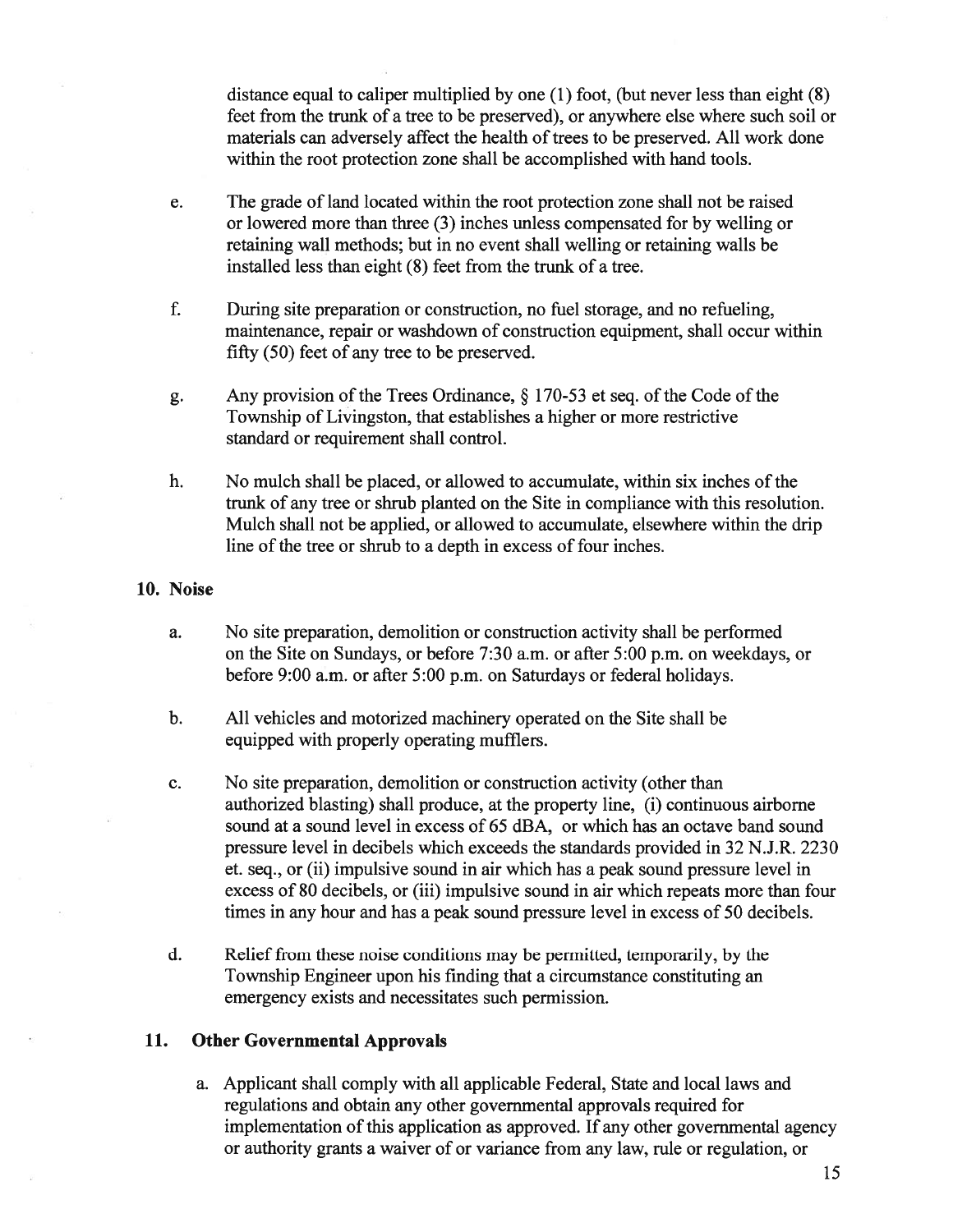imposes any condition or requirement, which affects this approval or any of the conditions contained herein, then this Board shall have the right to review such action as it relates to this Board's approva<sup>l</sup> or conditions and to modify, amend or revoke its approval and/or conditions.

b. No Township permit for demolition of any structure, preparation of the Site or construction of any improvement shall be issued until proo<sup>f</sup> of reques<sup>t</sup> for such approvals, and any action thereupon, shall have been presented to the Construction Official and the Board Secretary by the Applicant.

## 12. Paving and Sidewalks

- a. Applicant shall install the top course of street paving:
	- (1) For residential development not later than the earlier <sup>o</sup> three (3) years after the issuance of the first certificate of occupancy or three (3) months after fifty percent (50%) of residential units have received certificates of occupancy.
	- (2) For non-residential or mixed-use development, prior to issuance of the first certificate of occupancy.
- b. All manholes, catch basins, and driveway curbs shall be rampe<sup>d</sup> until the top course of street paving has been installed.
- c. All sidewalks shall be constructed of concrete or of non-asphalt payers and shall be not less than four feet wide in <sup>a</sup> residence district or five feet wide in the Business Improvement District. Existing sidewalks that do not meet prior Township Code requirements shall be replaced to the standard for the new sidewalks.

## 13. Signs

The Board shall retain jurisdiction over any and all signs until the final certificate of occupancy has been issued.

# 14. Traffic and Parking Enforcement

- a. The Applicant shall comply with State law and applicable Township Ordinances regarding handicapped parking and shall maintain such spaces and all the traffic and parking signage and markings on the Site in goo<sup>d</sup> order and repair.
- b. At the time of applying for <sup>a</sup> building permit the Applicant shall submit proof of having filed <sup>a</sup> written reques<sup>t</sup> pursuan<sup>t</sup> to, and in accordance with, N.J.S.A. 39:5A-1, requesting that N.J.S.A. 39:1-1 *et seq.* be made applicable to the roads, streets, driveways, parking areas, etc. within the Site. The Applicant shall provide proo<sup>f</sup> of the governmental action on such reques<sup>t</sup> to the Construction Official prior to issuance of the final certificate of occupancy.